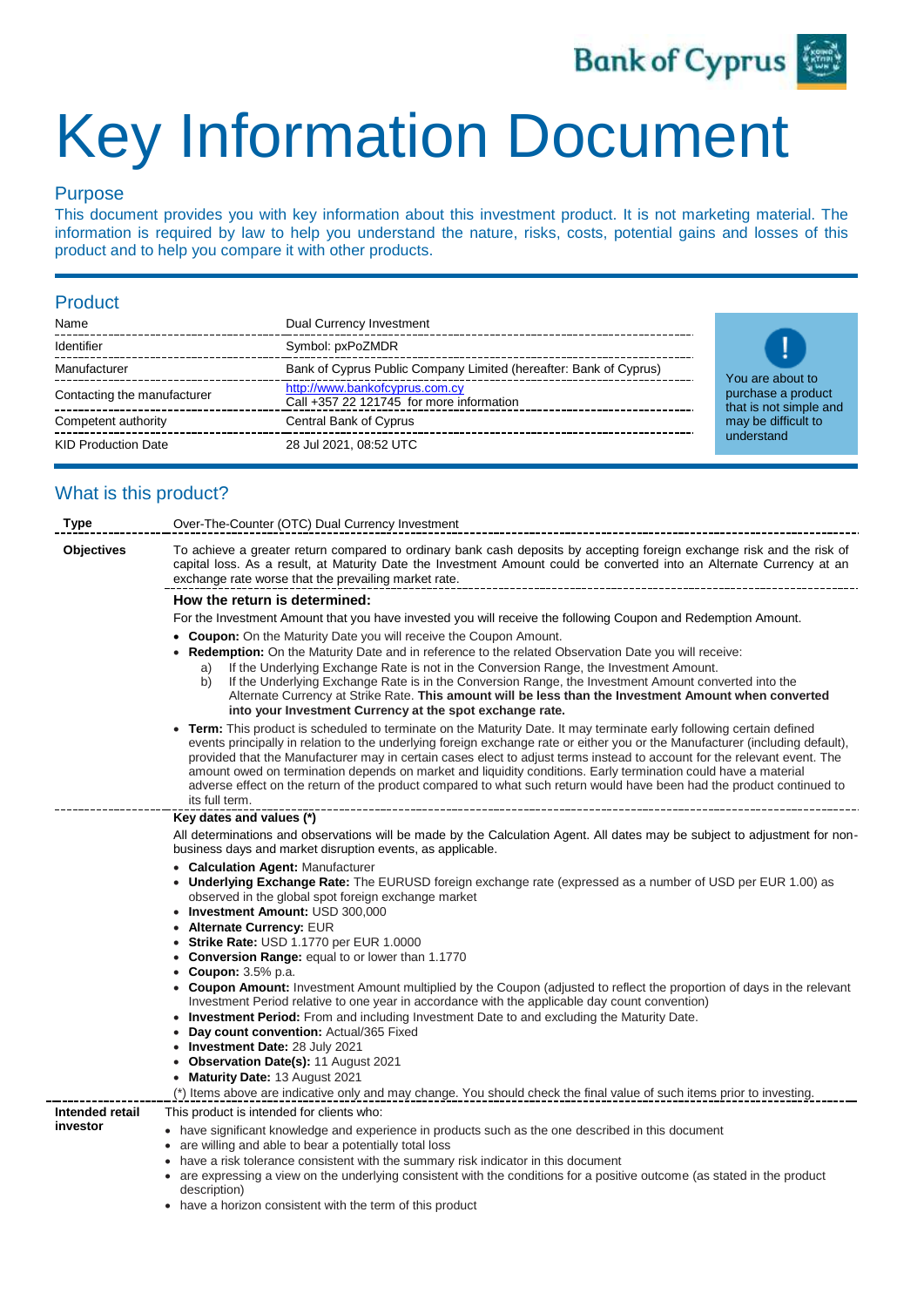

#### What are the risks and what could I get in return? Summary Risk Indicator



Lower Risk **Higher Risk** 

The risk indicator assumes you keep the product until 13 August 2021. The actual risk can vary significantly if you cash in at an early stage and you may get back less. You may not be able to cash in early. You may have to pay significant extra costs to cash in early.

The summary risk indicator is a guide to the level of risk of this product compared to other products. It shows how likely it is that the product will lose money because of movements in the markets or because Bank of Cyprus is not able to pay you. We have classified this product as 5 out of 7, which is a medium-high risk class. This classification takes into consideration two elements: 1) the market risk - that rates the potential losses from future performance at level; and 2) the credit risk which estimates that poor market conditions could impact the capacity of Bank of Cyprus to pay you. **Be aware of currency risk. If you will receive payments in a currency other than the official currency of the Member State where the product is marketed, the final return you will get will depend on the exchange rate between the two currencies. This risk is not considered in the indicator shown above.** This product does not include any protection from future market performance so you could lose some or all of your investment. If Bank of Cyprus is not able to pay you what is owed, you could lose your entire investment.

#### Performance Scenarios

| Investment USD 10,000 |                                     |                                        |
|-----------------------|-------------------------------------|----------------------------------------|
| Scenarios             |                                     | 2.3 weeks (Recommended holding period) |
| Stress scenario       | What you might get back after costs | <b>USD 9.366</b>                       |
|                       | Average return each year            | $-6.34\%$                              |
| Unfavourable scenario | What you might get back after costs | <b>USD 9.886</b>                       |
|                       | Average return each year            | $-1.14%$                               |
| Moderate scenario     | What you might get back after costs | <b>USD 10.023</b>                      |
|                       | Average return each year            | 0.23%                                  |
| Favourable scenario   | What you might get back after costs | <b>USD 10.023</b>                      |
|                       | Average return each year            | 0.23%                                  |

This table shows the money you could get back over the next 2.3 weeks, under different scenarios, assuming that you invest USD 10,000. The scenarios shown illustrate how your product could perform. You can compare them with the scenarios of other products. The scenarios presented are an estimate of future performance based on evidence from the past on how the value of this investment varies on how the value of this investment varies, and are not an exact indicator. What you get will vary depending on how the market performs and how long you keep the product. The stress scenario shows what you might get back in extreme market circumstances, and it does not take into account the situation where we are not able to pay you. This product cannot be cashed in. This means it is difficult to estimate how much you would get back if you cash in before maturity. You will either be unable to cash in early or you will have to pay high costs or make a large loss if you do so. As the recommended holding period is 1 year or less, performance scenarios have been provided for the recommended holding period only and not for any interim holding periods.

The figures shown include all the costs of the product itself, but may not include all the costs that you pay to your advisor or distributor. The figures do not take into account your personal tax situation, which may also affect how much you get back.

#### What happens if Bank of Cyprus is unable to pay out?

You may, under certain preconditions, be entitled to compensation from the Investor Compensation Fund (the "Fund") for Clients of Banks. Information on the Investor Compensation Funds and the Deposit Guarantee Scheme has been made available to you in the MiFID Pre-Contractual Information Package. If Bank of Cyprus is unable to fulfil its obligations in respect of this product, you may be able to recover some of your investment from the Fund. However, the coverage limit from the Fund only applies to an eligible investor's aggregate claim on Bank of Cyprus irrespective of the number of investment accounts the investor may have with Bank of Cyprus. This means that if you hold two such eligible investments with a total value of EUR 30,000, you will only be covered up to a total amount of EUR 20,000 and will not be covered for the remaining EUR 10,000. For further information, please visit Bank of Cyprus website at [http://bankofcyprus.com.cy/en-gb/retail/the](http://bankofcyprus.com.cy/en-gb/retail/the-bank/mifid/client-terms-and-conditions)[bank/mifid/client-terms-and-conditions/](http://bankofcyprus.com.cy/en-gb/retail/the-bank/mifid/client-terms-and-conditions)

#### What are the Costs?

The Reduction in Yield (RIY) shows what impact the total costs you pay will have on the investment return you might get. The total costs take into account one-off, ongoing and incidental costs.

The amounts shown here are the cumulative costs of the product itself, for the recommended holding period. They include potential early exit penalties. The figures assume you invest USD 10,000. The figures are estimates and may change in the future.